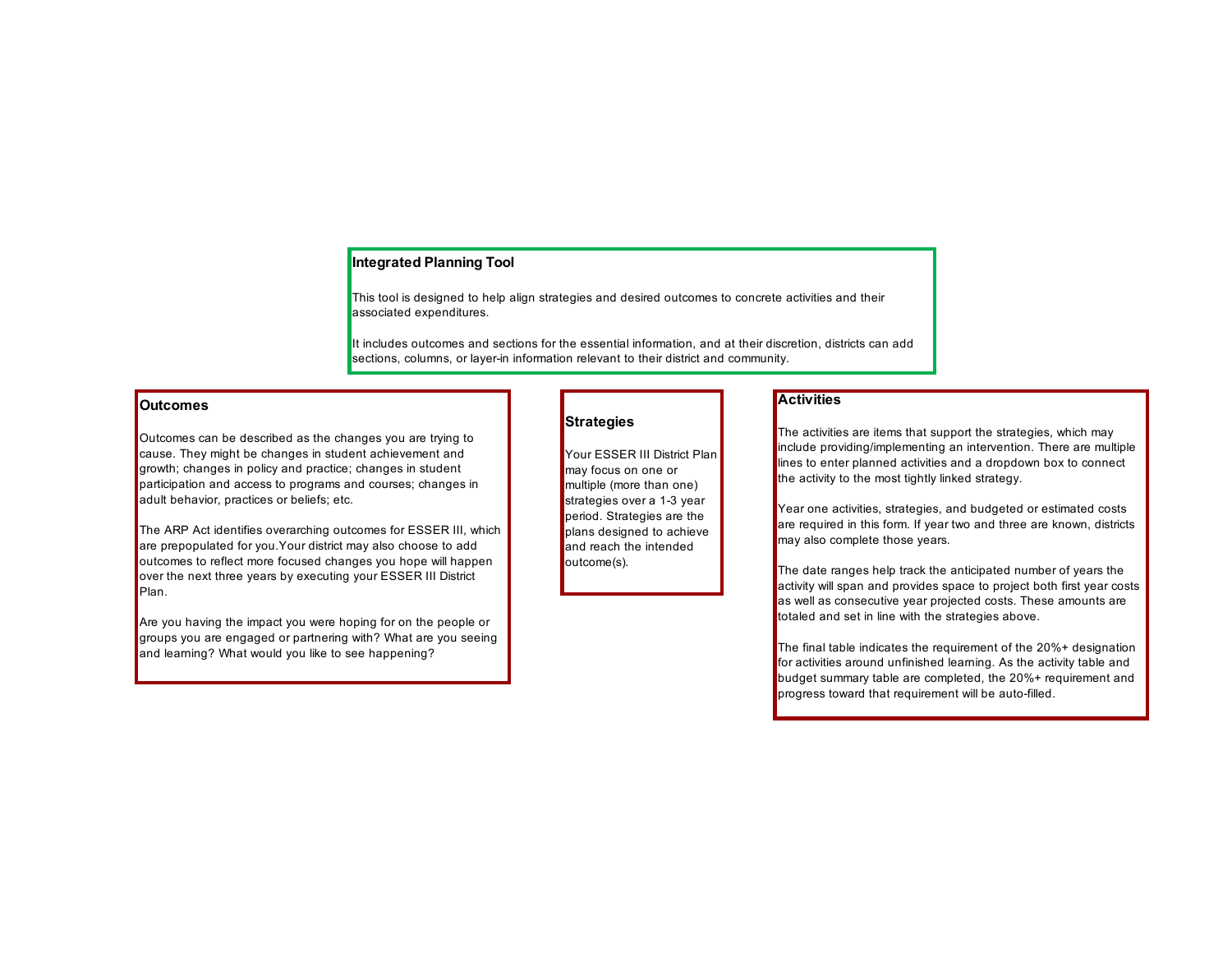## **Instructions for Using the ESSER III Integrated Planning Tool**

- **1. Create a copy of the document or "Save As" and name the document** *(school district name) ESSER III Integrated Planning Tool* **before entering any information.**
- 2. Review the sheet tabs from left to right starting with the instructions on the *Start Here* tab.
- 3. Review the *SAMPLE - Outcomes, Strategies and Activities*tab
- 4. Review the *Unfinished Learning Strategies 20%+)* tab of the "5 power strategies" that address unfinished learning through evidence-based interventions. Your district may also have other strategies identified for ESSER III funding.
- 5. Use the *District Allocations*tab to find your districts final ESSER III allocation (current as of 7/21/21)
- 6. Enter your district allocation total in the box in cell G51 on the *Outcomes, Strategies and Activities* tab.
- 7. In the *Outcomes, Strategies and Activities tab*, list and describe the strategies (or strategy) your district is prioritizing for ESSER III grant investment. The strategies (or strategy) must support the ESSER III outcomes and align to those you identified in"Section 1: District Use of ESSER III Funds to Address Unfinished Learning."
- 8. In the *Outcomes, Strategies and Activities*tab, list the activities identified to achieve the strategies or strategies.
- 9. In the *Outcomes, Strategies and Activities tab,* provide the estimated cost of the activities. Year one (2021-22 school year) is required. You may populate years 2 & 3 if your district has made those decisions and it is helpful to you. ODE understands that districts may need to change their proposed expenditures later.
- 10. In the *Outcomes, Strategies and Activities tab,* using the the choices YES or NO in the *Identified for Instruction (20+)* column, indicate whether each activity is meant to count towards the required minimum 20% dedicated to addressing unfinished learning through evidence-based interventions.
- 11. Note that the final small chart on the page has built in formulas that will help you keep track of what the total estimated costs are compared to your district allocation and your progress towards meeting the 20%+ requirement. All of the numbers in that box pull from the Activities chart above. If you manually delete numbers in that chart, you will remove the automatic calculations.
- 12. Create a public link from the sheet and enter it in Section 3 of the Smartsheet. Or, create a PDF of the Outcomes, Strategies and Activities Tab and attach it to the Smartsheet in Section 5.
- 13. Post a copy of your plan on your district website where the public can find it and in a way that follows accessibility standards.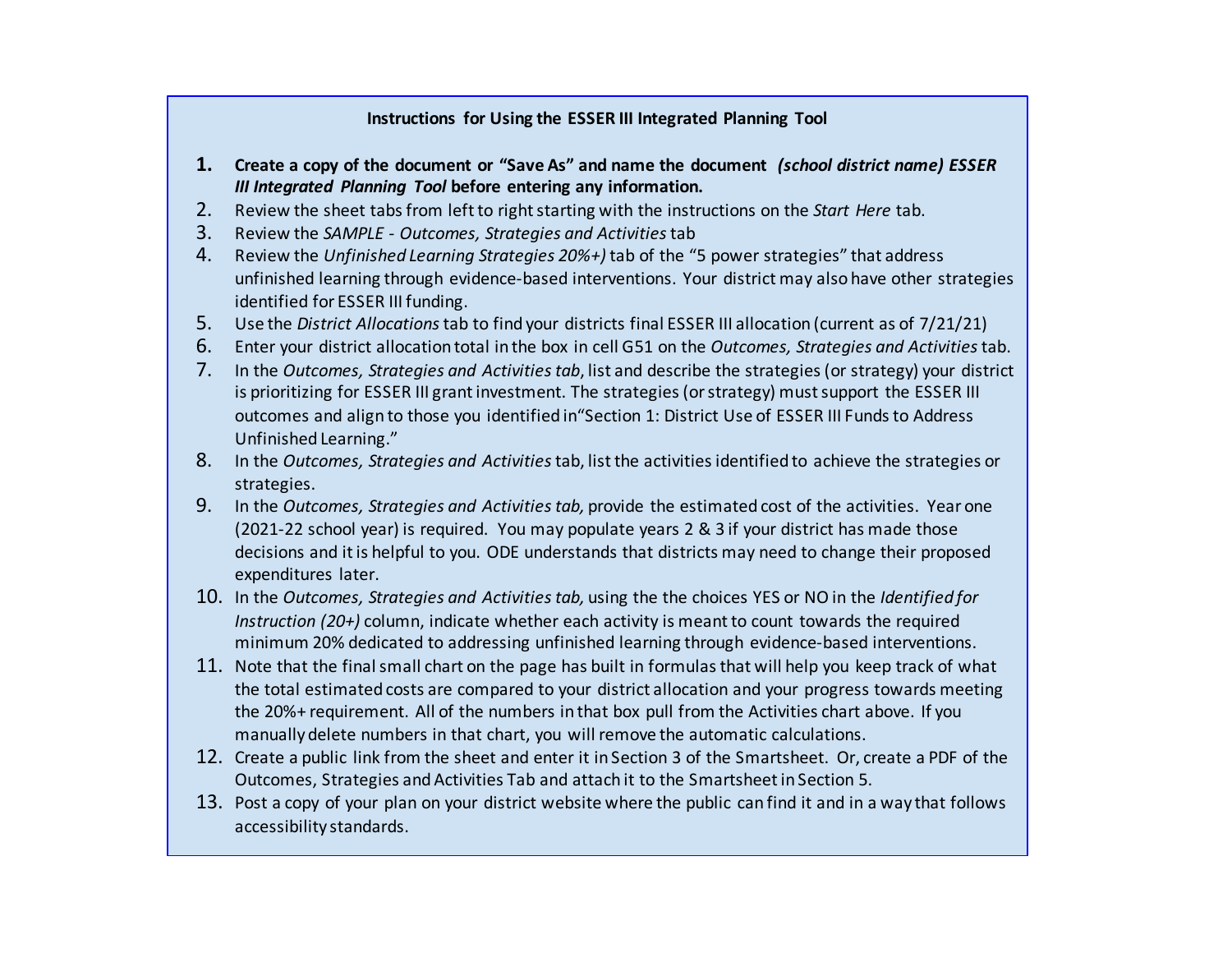|                                                               |                                                                                                                                                                                                                                                                                                                                                                                                                                                                                                                            |   |                            | outcome.                                      | All strategies must be in support of this overarching                                                                                                                                                        |  |
|---------------------------------------------------------------|----------------------------------------------------------------------------------------------------------------------------------------------------------------------------------------------------------------------------------------------------------------------------------------------------------------------------------------------------------------------------------------------------------------------------------------------------------------------------------------------------------------------------|---|----------------------------|-----------------------------------------------|--------------------------------------------------------------------------------------------------------------------------------------------------------------------------------------------------------------|--|
|                                                               | <b>OUTCOMES</b>                                                                                                                                                                                                                                                                                                                                                                                                                                                                                                            |   | <b>Supporting Strategy</b> |                                               |                                                                                                                                                                                                              |  |
|                                                               |                                                                                                                                                                                                                                                                                                                                                                                                                                                                                                                            |   | S <sub>2</sub>             | S <sub>3</sub>                                |                                                                                                                                                                                                              |  |
| <b>ESSER III</b><br>Overarching<br>Outcome                    | Address student needs arising from the COVID-19 pandemic and/or to emerge stronger<br>post-pandemic, which may include reopening schools safely, sustaining their safe<br>operation, and addressing students' academic, social, emotional, and mental health.                                                                                                                                                                                                                                                              | x | х                          | x                                             |                                                                                                                                                                                                              |  |
| <b>Unfinished</b><br>Learning<br>Outcome (at<br>$least 20\%)$ | Address unfinished learning through the implementation of evidence-based interventions<br>and ensure that those interventions respond to students' social, emotional, and<br>academic needs and address the disproportionate impact of COVID-19 on<br>underrepresented student subgroups (each major racial and ethnic group, children from<br>low-income families, children with disabilities, English learners, gender, migrant students,<br>students experiencing homelessness, and children and youth in foster care). | x |                            | to the strategies the district identified for | The strategies for this outcome (20%+) must align<br>prioritization in "Section 1: District Use of ESSER III<br>Funds to Address Unfinished Learning." See<br>"Unfinished Learning Strategies" tab for quick |  |
|                                                               | Please add more rows if needed                                                                                                                                                                                                                                                                                                                                                                                                                                                                                             |   | reference.                 |                                               |                                                                                                                                                                                                              |  |

Strategy #1 Strategy #2 Strategy #3 Strategy 3 **STRATEGIES (At least one required)**  *Example* **Time & Attention:** Provide opportunities for additional, targeted learning to close learning gaps and accelerate literacy growth for K-3 students not meeting proficiency in grade level reading. *Example* **Health and Safety:** Implement measures that effectively ensure the health, safety, and well-being of students<br>and staff while providing onsite education. Please add more rows if needed

Note: The district plan must include all schools within<br>the district boundaries including district-sponsored<br>charter schools. If the district is providing funding to a<br>public charter school to deploy separate strategies fr

Information for years 2 and 3 can be added here if district has made those budget decisions.

|                |                                                                                                                                                     |                                    |                                 | Required                                         |                                 |                                                         | Optional if available            |                                                         |
|----------------|-----------------------------------------------------------------------------------------------------------------------------------------------------|------------------------------------|---------------------------------|--------------------------------------------------|---------------------------------|---------------------------------------------------------|----------------------------------|---------------------------------------------------------|
|                | <b>Activities</b><br>(Planned items to support a strategy, which may include providing/implementing an<br>intervention.)                            | <b>Aligned Primary</b><br>Strategy | Year 1<br><b>Estimated Cost</b> | <b>Identified for</b><br>Instruction<br>$(20%+)$ | <b>Year 2 Estimated</b><br>Cost | <b>Identified for</b><br><b>Instruction</b><br>$(20%+)$ | Year 3 Estimated<br>Cost         | <b>Identified for</b><br><b>Instruction</b><br>$(20%+)$ |
|                |                                                                                                                                                     |                                    |                                 |                                                  |                                 |                                                         |                                  |                                                         |
| $\mathbf{1}$   | Example: FTE and extended hours to implement high dosage tutoring                                                                                   | S <sub>1</sub>                     | 140,000.00<br>$\mathbb{S}$      | Yes                                              | 110,000,00<br>$\mathbb{S}$      | Yes                                                     | 120,000,00<br>$\mathbf{\hat{s}}$ | Yes                                                     |
| $\mathcal{P}$  | Example: Resources and materials to implement high dosage tutoring                                                                                  | $\overline{\mathbf{s}}$ 1          | $\mathbf{s}$<br>40,000.00       | Yes                                              | $\mathbf{s}$<br>25,000.00       | Yes                                                     | $\mathbf{s}$<br>25,000.00        | Yes                                                     |
| $\overline{3}$ | Example: Extended hours to provide extended day learning                                                                                            | S <sub>1</sub>                     | $\mathfrak{s}$<br>25,000.00     | Yes                                              |                                 |                                                         |                                  |                                                         |
| $\overline{a}$ | Example: Transportation, students snacks, and facilities to provide extended day                                                                    | S <sub>1</sub>                     | \$.<br>40.000.00                | Yes                                              |                                 |                                                         |                                  |                                                         |
| 5              | Example: Upgrade air ventilation systems to provide efficient airflow throughout the<br>school facility                                             | S <sub>2</sub>                     | \$100,000.00                    | <b>No</b>                                        |                                 |                                                         |                                  |                                                         |
| 6              | Example: Implement modifications or improvements to school building that enable more<br>space for both social distancing and high quality learning. | S <sub>2</sub>                     | s<br>80,000.00                  | <b>No</b>                                        |                                 |                                                         |                                  |                                                         |
| $\overline{7}$ | Example: Acquisition of PPE that improve over health and safety of students and staff.                                                              | S <sub>2</sub>                     | $\mathbb{S}$<br>50,000.00       | <b>No</b>                                        |                                 |                                                         |                                  |                                                         |
| 8              |                                                                                                                                                     |                                    |                                 |                                                  |                                 |                                                         |                                  |                                                         |
| $\overline{9}$ |                                                                                                                                                     |                                    |                                 |                                                  |                                 |                                                         |                                  |                                                         |
| 10             |                                                                                                                                                     |                                    |                                 |                                                  |                                 |                                                         |                                  |                                                         |
| 11             |                                                                                                                                                     |                                    |                                 |                                                  |                                 |                                                         |                                  |                                                         |
| 12             |                                                                                                                                                     |                                    |                                 |                                                  |                                 |                                                         |                                  |                                                         |
| 13             | It is not required that all activities qualify for the 20%, this is only                                                                            |                                    |                                 |                                                  |                                 |                                                         |                                  |                                                         |
| 14             | for example purposes. However, it would not be unusual for a                                                                                        |                                    |                                 |                                                  |                                 |                                                         |                                  |                                                         |
| 15<br>16       | district to greatly exceed the required 20% minimum for learning                                                                                    |                                    |                                 |                                                  |                                 |                                                         |                                  |                                                         |
| 17             | loss.                                                                                                                                               |                                    | s<br>1.00                       |                                                  |                                 |                                                         |                                  |                                                         |
| 18             |                                                                                                                                                     |                                    |                                 |                                                  |                                 |                                                         |                                  |                                                         |
| 19             |                                                                                                                                                     |                                    |                                 |                                                  |                                 |                                                         |                                  |                                                         |
| 20             |                                                                                                                                                     |                                    |                                 |                                                  |                                 |                                                         |                                  |                                                         |
| 21             |                                                                                                                                                     |                                    |                                 |                                                  |                                 |                                                         |                                  |                                                         |
| 22             |                                                                                                                                                     |                                    |                                 |                                                  |                                 |                                                         |                                  |                                                         |
| 23             |                                                                                                                                                     |                                    |                                 |                                                  |                                 |                                                         |                                  |                                                         |
| 24             |                                                                                                                                                     |                                    |                                 |                                                  |                                 |                                                         |                                  |                                                         |
| 25             |                                                                                                                                                     |                                    |                                 |                                                  |                                 |                                                         |                                  |                                                         |
| 26             |                                                                                                                                                     |                                    |                                 |                                                  |                                 |                                                         |                                  |                                                         |
| 27             |                                                                                                                                                     |                                    |                                 |                                                  |                                 |                                                         |                                  |                                                         |
| 28             | Please add more rows if needed                                                                                                                      |                                    |                                 |                                                  |                                 |                                                         |                                  |                                                         |
| 29             |                                                                                                                                                     |                                    |                                 |                                                  |                                 |                                                         |                                  |                                                         |
| Total          |                                                                                                                                                     |                                    | Ŝ.<br>475.001.00                |                                                  | 135,000.00                      |                                                         | 145,000.00                       |                                                         |

|               | Note that all of the cells in this chart have formulas that are pulling<br>from the numbers and check boxes in the Activities chart above. If you<br>manually delete numbers in this chart, you will remove the automatic |              |                                 |                                                                                                                                         | <b>Total District Allocation</b>         | \$755,000.00                     | Find your district's final allocation amount on the<br>District Allocation tab in this workbook and enter it |
|---------------|---------------------------------------------------------------------------------------------------------------------------------------------------------------------------------------------------------------------------|--------------|---------------------------------|-----------------------------------------------------------------------------------------------------------------------------------------|------------------------------------------|----------------------------------|--------------------------------------------------------------------------------------------------------------|
| calculations. |                                                                                                                                                                                                                           |              |                                 | Progress<br>toward<br>meeting min<br>$20%+on$                                                                                           | <b>Progress</b><br>toward<br>meeting min |                                  | here. Note: these amounts reflect the final updated<br>amounts as communicated 7/21/21.                      |
|               | Funding does not have to be equally distributed in each of                                                                                                                                                                |              | <b>Budgeted or</b><br>Estimated | learning loss<br>(dollar<br>amount)                                                                                                     | $20% + on$<br>learning loss<br>(%)       | Minimum<br>$20%+$<br>Requirement |                                                                                                              |
|               | the three years.                                                                                                                                                                                                          | Year 1       |                                 | \$475,001.00 \$245,000.00                                                                                                               |                                          |                                  | The 20%+ requirement can be met over the life of the grant,<br>it does not need to be met each year.         |
|               |                                                                                                                                                                                                                           | Year 2       |                                 | \$135,000.00 \$135,000.00<br>Year 3 \$145,000.00 \$145,000.00                                                                           |                                          |                                  | Total dollar amount that is 20%+ of the                                                                      |
|               | Note: If the total budget (cell D55 here) exceeds the                                                                                                                                                                     | <b>Total</b> |                                 | \$755,001.00 \$525,000.00                                                                                                               | 347.68%                                  | \$151,000.00                     | required total allocation based amount<br>entered into cell G49 here.                                        |
|               | Allocation amount (cell G49 here), cell D55 will<br>update format to visually cue the discrepancy in                                                                                                                      |              |                                 | Auto calculated to see if you are meeting the<br>min 20% investment learning loss                                                       |                                          |                                  |                                                                                                              |
|               | totals. (hint, see an example \$1 mistake in cell E30<br>here).                                                                                                                                                           |              |                                 | requirement. Note that while the cells<br>calculate the percentage per year, only the<br>overall percentage is critical. It will not be |                                          |                                  |                                                                                                              |
|               |                                                                                                                                                                                                                           |              |                                 | unusual for a district to greatly exceed the 20%<br>requirement in year one and overall.                                                |                                          |                                  |                                                                                                              |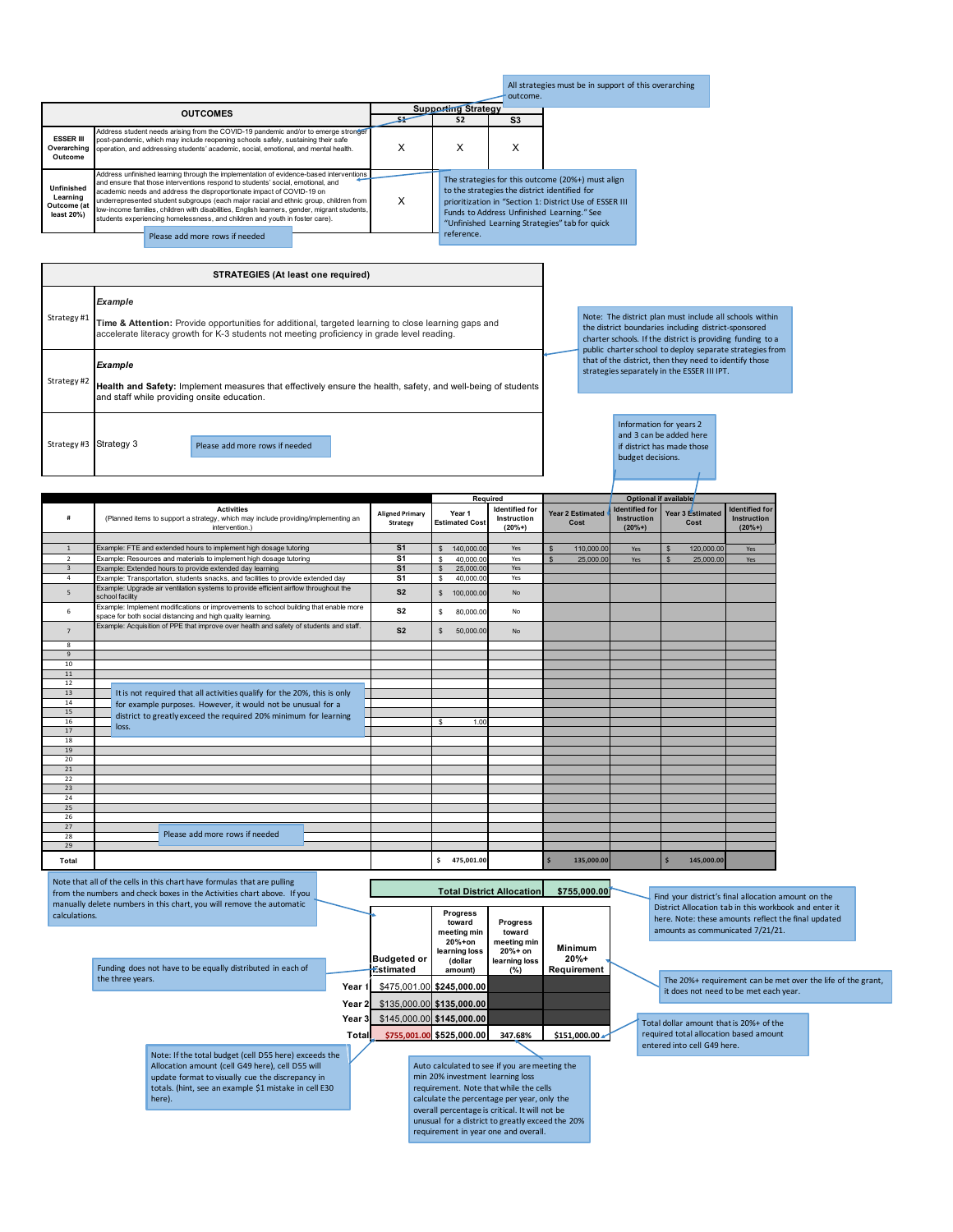# **Strategy Choices for the required 20%+ to address the academic impact of lost instructional time:**

- **Empowering, Adaptable Instruction:** For students to experience empowering curriculum that is motivating, appropriately-challenging, and that honors their identity and lived experience, districts and schools need a high-quality, culturally relevant curriculum, time and expertise for teachers to collaborate and check-in on student learning, and support that is differentiated and adjustable to meet students' strengths and needs. (Possible examples: Implementing or deepening authentic, culturally-responsive learning; assessing quality of current instructional materials and Investing in high-quality instructional materials from the adopted materials list or independent adoption that meets state criteria and providing high-quality professional learning for teachers on implementation, investing in formative assessment practices, providing sufficient time for both content-focused collaboration and planning as well as student-focused collaboration, providing instructional coaching and resources, providing career connect learning (CTE).)
- **Time & Attention:** For students to engage in learning that meets their strengths and distinct needs, districts and schools need to explore new ways to expand and vary the time and individualized attention they receive inside and outside of school hours. (Possible examples: Providing focused, high-dosage tutoring, peer tutoring, extended school day, enrichment programs, summer academic and enrichment, planning for post-secondary and career, developing work-based learning programs.
- **Conditions for Teachers:** For students to experience engaging, high-quality instruction in a supportive environment, districts and schools need to prioritize ways to make teaching jobs and roles more rewarding, collaborative, and sustainable while also tending to teacher mental health and well-being. (Possible examples: providing mentors and/or at least one team member that has an instructional content expert to help with planning, providing stipends and/or release time for selected teacher leadership roles, investing in wellness supports, providing highly effective teachers with opportunities to share their strengths and expand their impact).
- **Relationships & Mental Health Support:** For students to feel safe, welcome and supported in school, districts and schools need to develop structures and enact policies and practices that cultivate positive, supportive relationships, and provide for staff and student mental and emotional health needs. (Possible examples: create time and space in the school day for relationship building, provide opportunities for staff and students to make meaning of their experience through creative outlets [art, music, writing, movement etc.], regularly engage with staff, students and families to assess their relational and emotional support needs, and build robust relationships with linguistically and culturally responsive community health and mental health providers and local systems of care.
- **Family & Community Partnerships:** To increase academic, health, mental health and emotional support for students, districts and schools need to engage families as partners and leverage the local community and its system of care to provide integrated, wrap-around services and supports. (Possible examples: Implementing or deepening community- based organization's support to provide authentic, culturally-responsive academic enrichment and learning supports, strengthening connections with local systems of care, communicating in home languages, culturally-specific liaisons, business and college partnerships.)
- **Other** prioritized strategies, please describe.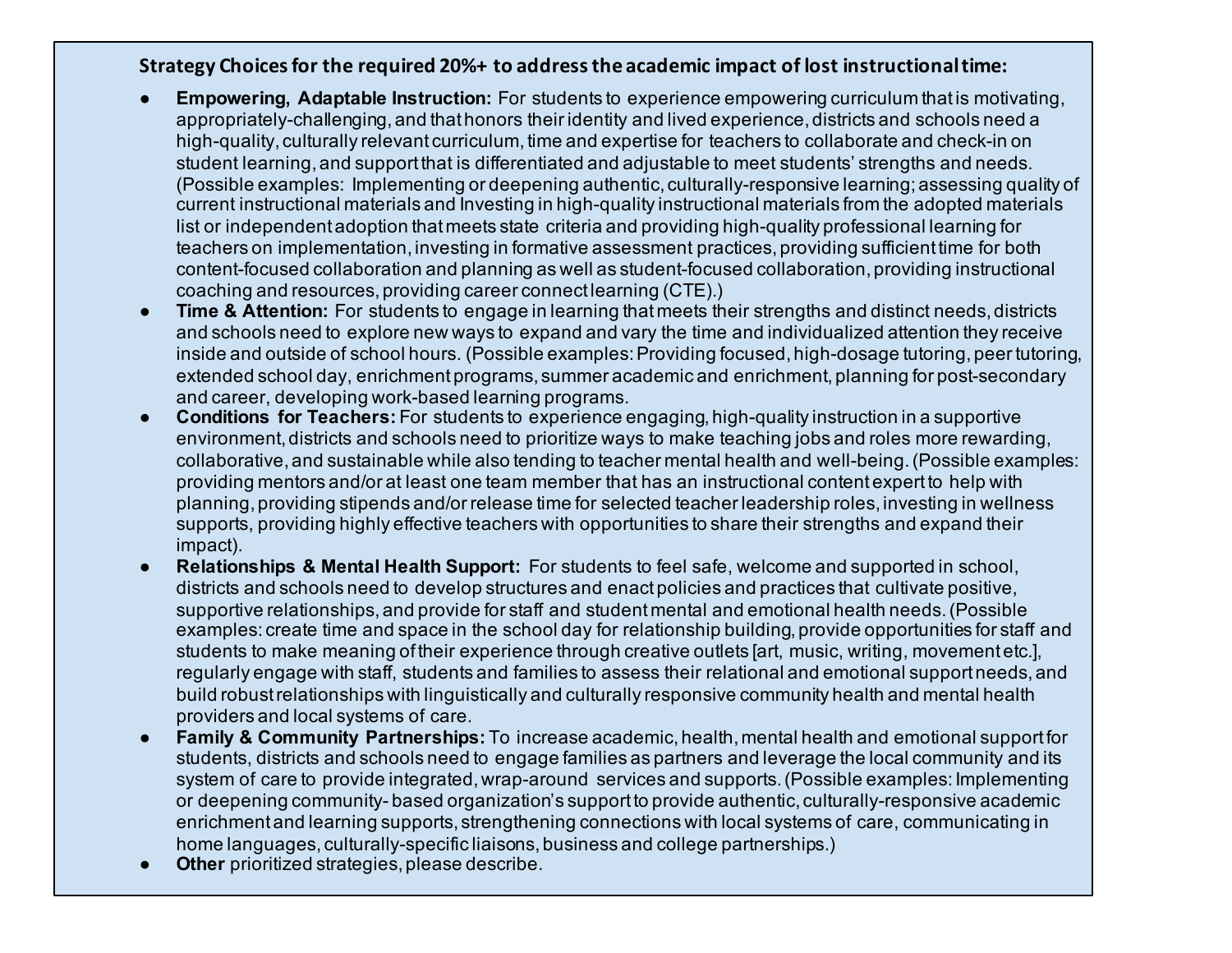|                                                            |                                                                                                                                                                                                                                                                                                                                                                                                                                                                                                                               |                | <b>Supporting Strategy</b> |                |                |
|------------------------------------------------------------|-------------------------------------------------------------------------------------------------------------------------------------------------------------------------------------------------------------------------------------------------------------------------------------------------------------------------------------------------------------------------------------------------------------------------------------------------------------------------------------------------------------------------------|----------------|----------------------------|----------------|----------------|
|                                                            | <b>OUTCOMES</b>                                                                                                                                                                                                                                                                                                                                                                                                                                                                                                               | S <sub>1</sub> | S <sub>2</sub>             | S <sub>3</sub> | S <sub>4</sub> |
| <b>ESSER III</b><br>Overarching<br>Outcome                 | Address student needs arising from the coronavirus pandemic and/or to<br>emerge stronger post-pandemic, which may include reopening schools safely,<br>sustaining their safe operation, and addressing students' social, emotional,<br>and mental health.                                                                                                                                                                                                                                                                     | X              |                            | X              | x              |
| <b>Unfinished</b><br>Learning<br>Outcome (at<br>least 20%) | Address unfinished learning through the implementation of evidence-based<br>interventions and ensure that those interventions respond to students' social,<br>emotional, and academic needs and address the disproportionate impact of<br>COVID-19 on underrepresented student subgroups (each major racial and<br>ethnic group, children from low-income families, children with disabilities,<br>English learners, gender, migrant students, students experiencing<br>homelessness, and children and youth in foster care). | X              | X                          |                |                |
|                                                            | <b>STRATEGY</b>                                                                                                                                                                                                                                                                                                                                                                                                                                                                                                               |                |                            |                |                |
| Strategy#1                                                 | Time and Attention/Mental Health Support: Providing additional certified and classified staff to schools for academic interventions, mental/behavioral/emotional<br>support, and/or class size reduction for more individualized attention.                                                                                                                                                                                                                                                                                   |                |                            |                |                |
| Strategy#2                                                 | Empowering, Adaptable Instruction: Increasing teachers' knowledge and skills in foundational literacy instruction.                                                                                                                                                                                                                                                                                                                                                                                                            |                |                            |                |                |
| Strategy#3                                                 | Conditions for Teachers: Prioritizing ways to make educators' roles more rewarding and sustainable.                                                                                                                                                                                                                                                                                                                                                                                                                           |                |                            |                |                |
| Strategy #4                                                | Other Strategy: Ensuring safety for students and staff.                                                                                                                                                                                                                                                                                                                                                                                                                                                                       |                |                            |                |                |

|                         |                                                                                                                          |                                    |               |                          | Required |                                           |                    |                                 | <b>Optional if available</b>                     |                              |                                                  |
|-------------------------|--------------------------------------------------------------------------------------------------------------------------|------------------------------------|---------------|--------------------------|----------|-------------------------------------------|--------------------|---------------------------------|--------------------------------------------------|------------------------------|--------------------------------------------------|
| #                       | <b>Activities</b><br>(Planned items to support a strategy, which may include<br>providing/implementing an intervention.) | <b>Aligned Primary</b><br>Strategy |               | Year 1 Estimated<br>Cost |          | Identified for<br>Instruction<br>$(20%+)$ |                    | <b>Year 2 Estimated</b><br>Cost | <b>Identified for</b><br>Instruction<br>$(20%+)$ | Year 3 Estimated<br>Cost     | <b>Identified for</b><br>Instruction<br>$(20%+)$ |
|                         |                                                                                                                          |                                    |               |                          |          |                                           |                    |                                 |                                                  |                              |                                                  |
|                         | Create new staffing plans with line items for "HU staff": additional staff for                                           | S <sub>1</sub>                     | $\mathcal{F}$ | 3,177,040.00             |          | Yes                                       |                    | 5,527,040.00                    | Yes                                              | 5,527,040.00<br>$\mathbf{s}$ | Yes                                              |
| $\overline{2}$          | Provide distinguished service stipends for all BLS staff.                                                                | S <sub>3</sub>                     | $\mathcal{F}$ | 2,350,000.00             |          | <b>No</b>                                 |                    |                                 |                                                  |                              |                                                  |
| $\overline{\mathbf{3}}$ | Provide mandatory professional learning and site-based coaching for all K-1                                              | S <sub>2</sub>                     | \$            | 200,000.00               |          | Yes                                       | $\mathbf{\hat{s}}$ |                                 |                                                  |                              |                                                  |
| $\overline{a}$          | Upgrade ventilation systems in seven district schools.                                                                   | S <sub>4</sub>                     | $\mathbf{s}$  | 1,603,000.00             |          | No                                        |                    |                                 |                                                  |                              |                                                  |
| 5                       | Provide communications support for family and staff communication.                                                       | S <sub>4</sub>                     | \$            | 100,000.00               |          | No                                        |                    |                                 |                                                  |                              |                                                  |
| 6                       | Purchase additional PPE and classroom/outdoor furniture to space students.                                               | S <sub>4</sub>                     | $\mathcal{F}$ | 300,000.00               |          | No                                        |                    |                                 |                                                  |                              |                                                  |
| $\overline{7}$          |                                                                                                                          |                                    |               |                          |          |                                           |                    |                                 |                                                  |                              |                                                  |
| 8                       |                                                                                                                          |                                    |               |                          |          |                                           |                    |                                 |                                                  |                              |                                                  |
| $\mathbf{q}$            |                                                                                                                          |                                    |               |                          |          |                                           |                    |                                 |                                                  |                              |                                                  |
| 10                      |                                                                                                                          |                                    |               |                          |          |                                           |                    |                                 |                                                  |                              |                                                  |
| 11                      |                                                                                                                          |                                    |               |                          |          |                                           |                    |                                 |                                                  |                              |                                                  |
| 12                      |                                                                                                                          |                                    |               |                          |          |                                           |                    |                                 |                                                  |                              |                                                  |
| 13                      |                                                                                                                          |                                    |               |                          |          |                                           |                    |                                 |                                                  |                              |                                                  |
| 14                      |                                                                                                                          |                                    |               |                          |          |                                           |                    |                                 |                                                  |                              |                                                  |
| 15                      |                                                                                                                          |                                    |               |                          |          |                                           |                    |                                 |                                                  |                              |                                                  |
| 16                      |                                                                                                                          |                                    |               |                          |          |                                           |                    |                                 |                                                  |                              |                                                  |
| 17                      |                                                                                                                          |                                    |               |                          |          |                                           |                    |                                 |                                                  |                              |                                                  |
| 18                      |                                                                                                                          |                                    |               |                          |          |                                           |                    |                                 |                                                  |                              |                                                  |
| 19                      |                                                                                                                          |                                    |               |                          |          |                                           |                    |                                 |                                                  |                              |                                                  |
| 20                      |                                                                                                                          |                                    |               |                          |          |                                           |                    |                                 |                                                  |                              |                                                  |
| 21                      |                                                                                                                          |                                    |               |                          |          |                                           |                    |                                 |                                                  |                              |                                                  |
| 22                      |                                                                                                                          |                                    |               |                          |          |                                           |                    |                                 |                                                  |                              |                                                  |
| 23                      |                                                                                                                          |                                    |               |                          |          |                                           |                    |                                 |                                                  |                              |                                                  |
| 24                      |                                                                                                                          |                                    |               |                          |          |                                           |                    |                                 |                                                  |                              |                                                  |
| 25                      |                                                                                                                          |                                    |               |                          |          |                                           |                    |                                 |                                                  |                              |                                                  |
| 26                      |                                                                                                                          |                                    |               |                          |          |                                           |                    |                                 |                                                  |                              |                                                  |
| 27                      |                                                                                                                          |                                    |               |                          |          |                                           |                    |                                 |                                                  |                              |                                                  |
| 28                      |                                                                                                                          |                                    |               |                          |          |                                           |                    |                                 |                                                  |                              |                                                  |
| 29                      |                                                                                                                          |                                    |               |                          |          |                                           |                    |                                 |                                                  |                              |                                                  |
| 30                      |                                                                                                                          |                                    |               |                          |          |                                           |                    |                                 |                                                  |                              |                                                  |
| Total                   |                                                                                                                          |                                    | s.            | 7,730,040.00             |          |                                           | -\$                | 5,527,040.00                    |                                                  | 5,527,040.00<br><b>S</b>     |                                                  |

## **Total District Allocation \$18,862,980.57**

**s**

|        | <b>Budgeted or</b><br><b>Estimated</b> | Progress toward<br>meeting min<br>20%+on learning loss<br>(dollar amount) | Progress toward<br>meeting min<br>20%+ on learning<br>loss (%) | Minimum 20%+<br>Requirement |
|--------|----------------------------------------|---------------------------------------------------------------------------|----------------------------------------------------------------|-----------------------------|
| Year 1 | \$7,730,040.00                         | \$3.377.040.00                                                            |                                                                |                             |
| Year 2 | \$5,527,040,00                         | \$5,527,040.00                                                            |                                                                |                             |
| Year 3 | \$5,527,040.00                         | \$5.527.040.00                                                            |                                                                |                             |
|        | \$18.784.120.00                        | \$14,431,120.00                                                           | 382.52%                                                        | \$3,772,596.11              |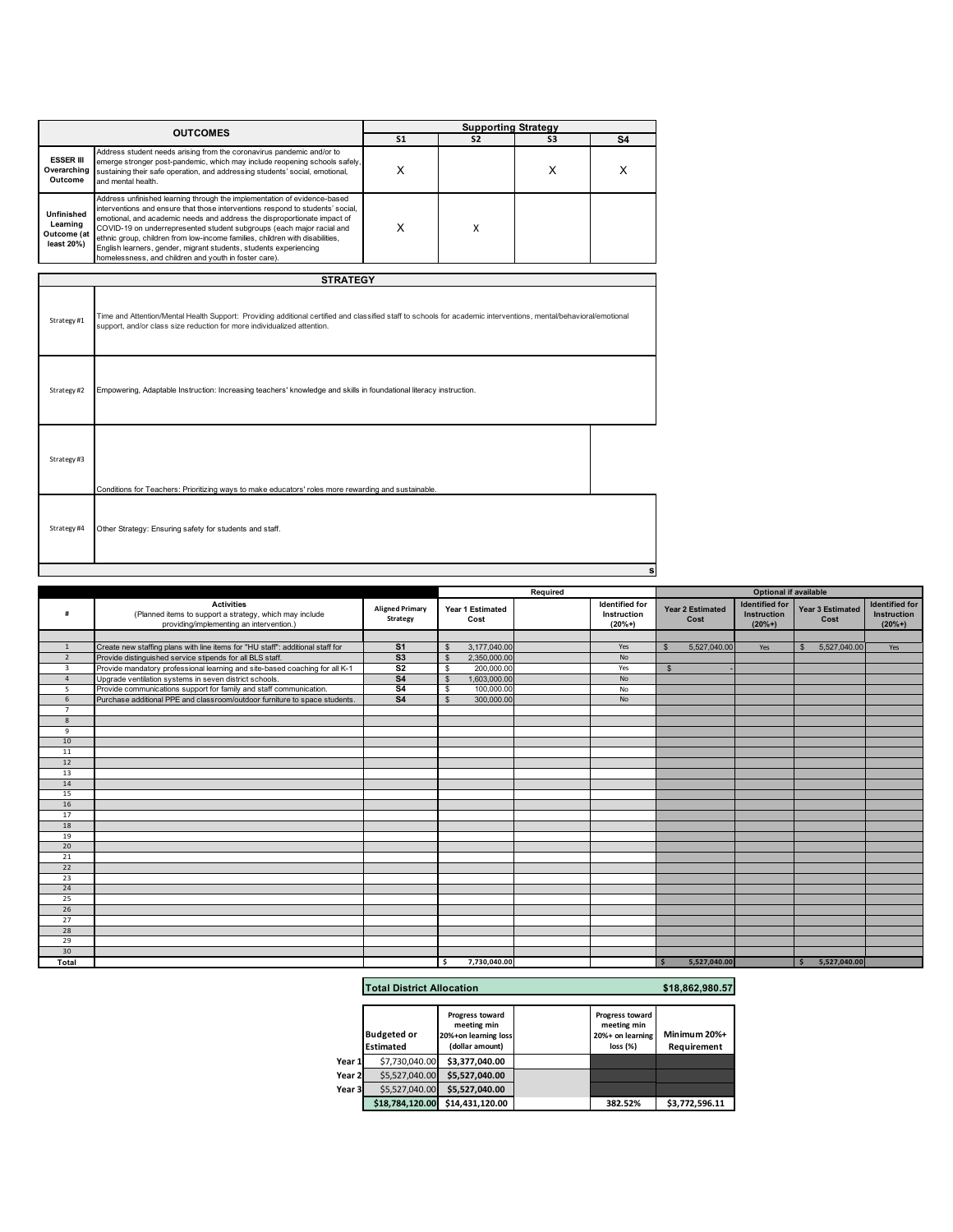|                  |                    |                                               | <b>ESSER III Grant Formula and Minimum Allocations for K-12 School Districts</b> |                                         |                                   |                              |
|------------------|--------------------|-----------------------------------------------|----------------------------------------------------------------------------------|-----------------------------------------|-----------------------------------|------------------------------|
| County           | <b>District ID</b> | <b>District Name</b>                          | 90% Share Title 1-A Formula ESSER III Grant                                      | Title 1-A Minimum Eponsored Charter Scl |                                   | <b>Total ESSER III Grant</b> |
| Lake             | 2063               | Adel SD 21                                    | $\mathsf{S}$ .                                                                   | \$90,000.00                             | $\mathsf{\$}$ -                   | \$90,000.00                  |
| Malheur          | 2113               | Adrian SD 61                                  | \$455,525.05                                                                     | $\mathsf{\$}$ .                         | $\frac{1}{2}$ .                   | \$455,525.05                 |
| <b>Benton</b>    | 1899               | Alsea SD 7J                                   | \$205,784.81                                                                     | \$-                                     | $\ddot{\bm{\zeta}}$ .             | \$205,784.81                 |
| Yamhill          | 2252               | Amity SD 4J                                   | \$901,761.03                                                                     | $\frac{1}{2}$ .                         | $\frac{1}{2}$ .                   | \$901,761.03                 |
| Malheur          | 2111               | Annex SD 29                                   | \$276,597.56                                                                     | \$-                                     | \$-                               | \$276,597.56                 |
| Gilliam          | 2005               | <b>Arlington SD 3</b>                         | \$317,157.67                                                                     | $\ddot{\mathsf{s}}$ .                   | $\ddot{\bm{\zeta}}$ .             | \$317,157.67                 |
| Malheur          | 2115               |                                               |                                                                                  | \$-                                     | $\frac{1}{2}$ .                   |                              |
| Jackson          |                    | Arock SD 81                                   | \$188,830.78                                                                     | $\ddot{\mathsf{s}}$ .                   | $\frac{1}{2}$ .                   | \$188,830.78                 |
| Jefferson        | 2041               | Ashland SD 5                                  | \$6,460,019.15                                                                   |                                         | \$-                               | \$6,460,019.15               |
|                  | 2051               | Ashwood SD 8                                  | ١\$٠                                                                             | \$90,000.00                             |                                   | \$90,000.00                  |
| Clatsop          | 1933               | Astoria SD 1                                  | \$2,671,388.27                                                                   | \$-                                     | $\frac{1}{2}$ -                   | \$2,671,388.27               |
| Umatilla         | 2208               | Athena-Weston SD 1\$802,353.67                |                                                                                  | $\overline{\mathsf{S}}$                 | $\overline{\mathsf{S}}$ -         | \$802,353.67                 |
| <b>Baker</b>     | 1894               | <b>Baker SD 5J</b>                            | \$4,810,773.83                                                                   | $\ddot{\mathsf{s}}$ .                   | $\frac{1}{2}$ .                   | \$4,810,773.83               |
| Coos             | 1969               | Bandon SD 54                                  | \$1,775,027.61                                                                   | \$-                                     | $\frac{1}{2}$ .                   | \$1,775,027.61               |
| Washington       | 2240               | Banks SD 13                                   | \$598,441.41                                                                     | $\overline{\boldsymbol{\zeta}}$ .       | $\frac{1}{2}$ .                   | \$598,441.41                 |
| Washington       | 2243               | Beaverton SD 48J                              | \$46,425,044.01                                                                  | \$-                                     | \$-                               | \$46,425,044.01              |
| <b>Deschutes</b> | 1976               | Bend-LaPine Admin \$18,862,980.57             |                                                                                  | $\ddot{\mathsf{s}}$ .                   | $\frac{1}{2}$ .                   | \$18,862,980.57              |
| Lane             | 2088               | Bethel SD 52                                  | \$13,451,695.61                                                                  | $\overline{\mathsf{s}}$ .               | \$-                               | \$13,451,695.61              |
| Lane             | 2095               | Blachly SD 90                                 | \$345,278.31                                                                     | $\dot{\mathsf{S}}$ .                    | $\frac{1}{2}$ .                   | \$345,278.31                 |
| Jefferson        | 2052               | <b>Black Butte SD 41</b>                      | <b>S</b> –                                                                       | \$90,000.00                             | $\ddot{\mathsf{s}}$ .             | \$90,000.00                  |
| Curry            | 1974               | Brookings-Harbor SL\$3,503,568.37             |                                                                                  | Ś –                                     | $\ddot{\bm{\zeta}}$ .             | \$3,503,568.37               |
| Baker            | 1896               | Burnt River SD 30J $\left \frac{6}{7}\right $ |                                                                                  | \$90,000.00                             | \$-                               | \$90,000.00                  |
|                  | 2046               |                                               | \$514,724.30                                                                     | $\mathsf{\$}$ .                         | $\ddot{\bm{\zeta}}$ .             |                              |
| Jackson          |                    | Butte Falls SD 91                             |                                                                                  |                                         |                                   | \$514,724.30                 |
| <b>Douglas</b>   | 1995               | Camas Valley SD 21J \$413,840.46              |                                                                                  | \$-                                     | $\ddot{\bm{\zeta}}$ .             | \$413,840.46                 |
| Clackamas        | 1929               | Canby SD 86                                   | \$5,120,440.74                                                                   | $\ddot{\bm{\zeta}}$ .                   | $\frac{1}{2}$ .                   | \$5,120,440.74               |
| Marion           | 2139               | Cascade SD 5                                  | \$4,699,689.49                                                                   | \$-                                     | \$-                               | \$4,699,689.49               |
| Multnomah        | 2185               | <b>Centennial SD 28J</b>                      | \$17,207,228.26                                                                  | \$-                                     | $\frac{1}{2}$ .                   | \$17,207,228.26              |
| Curry            | 1972               | <b>Central Curry SD 1</b>                     | \$664,892.00                                                                     | \$-                                     | $\frac{1}{2}$ .                   | \$664,892.00                 |
| Linn             | 2105               | Central Linn SD 552 \$1,688,283.29            |                                                                                  | $\overline{\boldsymbol{\zeta}}$ .       | $\overline{\boldsymbol{\zeta}}$ . | \$1,688,283.29               |
| Jackson          | 2042               | Central Point SD 6 \$6,615,920.83             |                                                                                  | \$-                                     | \$-                               | \$6,615,920.83               |
| Polk             | 2191               | Central SD 13J                                | \$5,979,899.26                                                                   | $\ddot{\bm{\zeta}}$ .                   | $\boldsymbol{\xi}$ .              | \$5,979,899.26               |
| Columbia         | 1945               | Clatskanie SD 6J                              | \$1,144,957.03                                                                   | $\overline{\mathsf{S}}$                 | \$-                               | \$1,144,957.03               |
| Clackamas        | 1927               | Colton SD 53                                  | \$532,513.31                                                                     | $\ddot{\bm{\zeta}}$ .                   | $\frac{1}{2}$ .                   | \$532,513.31                 |
| Gilliam          | 2006               | Condon SD 25J                                 | \$98,094.56                                                                      | $\ddot{\bm{\zeta}}$ .                   | $\frac{1}{2}$ .                   | \$98,094.56                  |
| Coos             | 1965               | Coos Bay SD 9                                 | \$10,158,693.58                                                                  | $\overline{\boldsymbol{\zeta}}$ .       | $\overline{\boldsymbol{\zeta}}$ . | \$10,158,693.58              |
| Coos             | 1964               | Coquille SD 8                                 | \$2,000,217.31                                                                   | \$-                                     | \$-                               | \$2,000,217.31               |
| Multnomah        | 2186               | Corbett SD 39                                 | \$577,780.30                                                                     | $\ddot{\mathsf{s}}$ .                   | $\frac{1}{2}$ .                   | \$577,780.30                 |
| Benton           | 1901               | Corvallis SD 509J                             |                                                                                  | \$-                                     | \$-                               |                              |
|                  |                    |                                               | \$6,954,820.46                                                                   | $\frac{1}{2}$ .                         | $\frac{1}{2}$ .                   | \$6,954,820.46               |
| <b>Union</b>     | 2216               | Cove SD 15                                    | \$377,100.07                                                                     | ¢٠                                      | $\frac{1}{2}$ .                   | \$377,100.07                 |
| Lane             | 2086               | Creswell SD 40                                | \$2,639,936.98                                                                   |                                         |                                   | \$2,639,936.98               |
| <b>Crook</b>     | 1970               | <b>Crook County SD</b>                        | \$5,742,873.55                                                                   | $\left  \right. \right\rangle$          | $\boldsymbol{\mathsf{S}}$ -       | \$5,742,873.55               |
| Lane             | 2089               | Crow-Applegate-Lor\$593,489.63                |                                                                                  | $\overline{\mathsf{S}}$                 | $\overline{\boldsymbol{\xi}}$ .   | \$593,489.63                 |
| Jefferson        | 2050               | Culver SD 4                                   | \$1,506,550.15                                                                   | $\ddot{\bm{\zeta}}$ .                   | $\frac{1}{2}$ .                   | \$1,506,550.15               |
| Polk             | 2190               | Dallas SD 2                                   | \$5,156,206.15                                                                   | \$-                                     | $\ddot{\textbf{s}}$ .             | \$5,156,206.15               |
| Multnomah        | 2187               | David Douglas SD 40 \$29,058,151.45           |                                                                                  | ٠ç                                      | $\frac{1}{2}$                     | \$29,058,151.45              |
| Yamhill          | 2253               | Dayton SD 8                                   | \$1,008,783.78                                                                   | \$-                                     | \$-                               | \$1,008,783.78               |
| Grant            | 2011               | Dayville SD 16J                               | \$16,530.48                                                                      | \$90,000.00                             | $\frac{1}{2}$ .                   | \$106,530.48                 |
| Harney           | 2017               | Diamond SD 7                                  | \$ -                                                                             | \$90,000.00                             | \$-                               | \$90,000.00                  |
| Harney           | 2021               | Double OSD 28                                 | $\mathsf{S}-$                                                                    | \$90,000.00                             | $\frac{1}{2}$ .                   | \$90,000.00                  |
| <b>Douglas</b>   | 1993               | Douglas County SD 1 \$394,174.72              |                                                                                  | $\mathsf{\$}$ -                         | \$-                               | \$394,174.72                 |
| <b>Douglas</b>   | 1991               | Douglas County SD 4 \$12,592,399.25           |                                                                                  | $\frac{1}{2}$ .                         | $\frac{1}{2}$ -                   | \$12,592,399.25              |
| Harney           | 2019               | Drewsey SD 13                                 | \$ -                                                                             | \$90,000.00                             | $\overline{\boldsymbol{\zeta}}$ . | \$90,000.00                  |
| Wasco            | 2229               | Dufur SD 29                                   | \$542,495.81                                                                     | \$-                                     | $\frac{1}{2}$ .                   | \$542,495.81                 |
| Jackson          | 2043               | Eagle Point SD 9                              | \$9,160,310.14                                                                   | \$-                                     | $\ddot{\textbf{s}}$ .             | \$9,160,310.14               |
| Umatilla         | 2203               | Echo SD 5                                     |                                                                                  | $\overline{\boldsymbol{\zeta}}$ .       | $\frac{1}{2}$ .                   |                              |
|                  |                    |                                               | \$526,228.39                                                                     | \$-                                     | \$-                               | \$526,228.39                 |
| Union            | 2217               | Elgin SD 23                                   | \$546,173.76                                                                     |                                         |                                   | \$546,173.76                 |
| <b>Douglas</b>   | 1998               | Elkton SD 34                                  | \$311,570.77                                                                     | $\ddot{\bm{\zeta}}$ .                   | $\frac{1}{2}$ .                   | \$311,570.77                 |
| Wallowa          | 2221               | <b>Enterprise SD 21</b>                       | \$676,041.57                                                                     | \$-                                     | \$-                               | \$676,041.57                 |
| Clackamas        | 1930               | Estacada SD 108                               | \$2,024,079.24                                                                   | $\ddot{\bm{\zeta}}$ .                   | $\frac{1}{2}$ .                   | \$2,024,079.24               |
| Lane             | 2082               | Eugene SD 4J                                  | \$36,891,859.16                                                                  | $\ddot{\textbf{s}}$ .                   | \$-                               | \$36,891,859.16              |
| Polk             | 2193               | Falls City SD 57                              | \$924,332.52                                                                     | $\ddot{\textbf{S}}$ -                   | $\ddot{\textbf{S}}$ -             | \$924,332.52                 |
| Lane             | 2084               | Fern Ridge SD 28J                             | \$3,742,811.33                                                                   | $\overline{\boldsymbol{\zeta}}$ .       | $\overline{\mathsf{S}}$ -         | \$3,742,811.33               |
| Washington       | 2241               | Forest Grove SD 15 \$8,641,221.14             |                                                                                  | $\overline{\mathsf{S}}$                 | $\ddot{\bm{\zeta}}$ .             | \$8,641,221.14               |
| Wheeler          | 2248               | Fossil SD 21J                                 | \$375,526.49                                                                     | $\overline{\boldsymbol{\xi}}$ .         | $\ddot{\textbf{s}}$ .             | \$375,526.49                 |
| Harney           | 2020               | Frenchglen SD 16                              | $\mathsf{S}$                                                                     | \$90,000.00                             | $\frac{1}{2}$                     | \$90,000.00                  |
| Washington       | 2245               | Gaston SD 511J                                | \$531,312.99                                                                     | $\mathsf{\$}$ -                         | \$-                               | \$531,312.99                 |
| Marion           | 2137               | Gervais SD 1                                  | \$1,988,145.20                                                                   | $\left  \boldsymbol{\xi} \right $       | $\frac{1}{2}$                     | \$1,988,145.20               |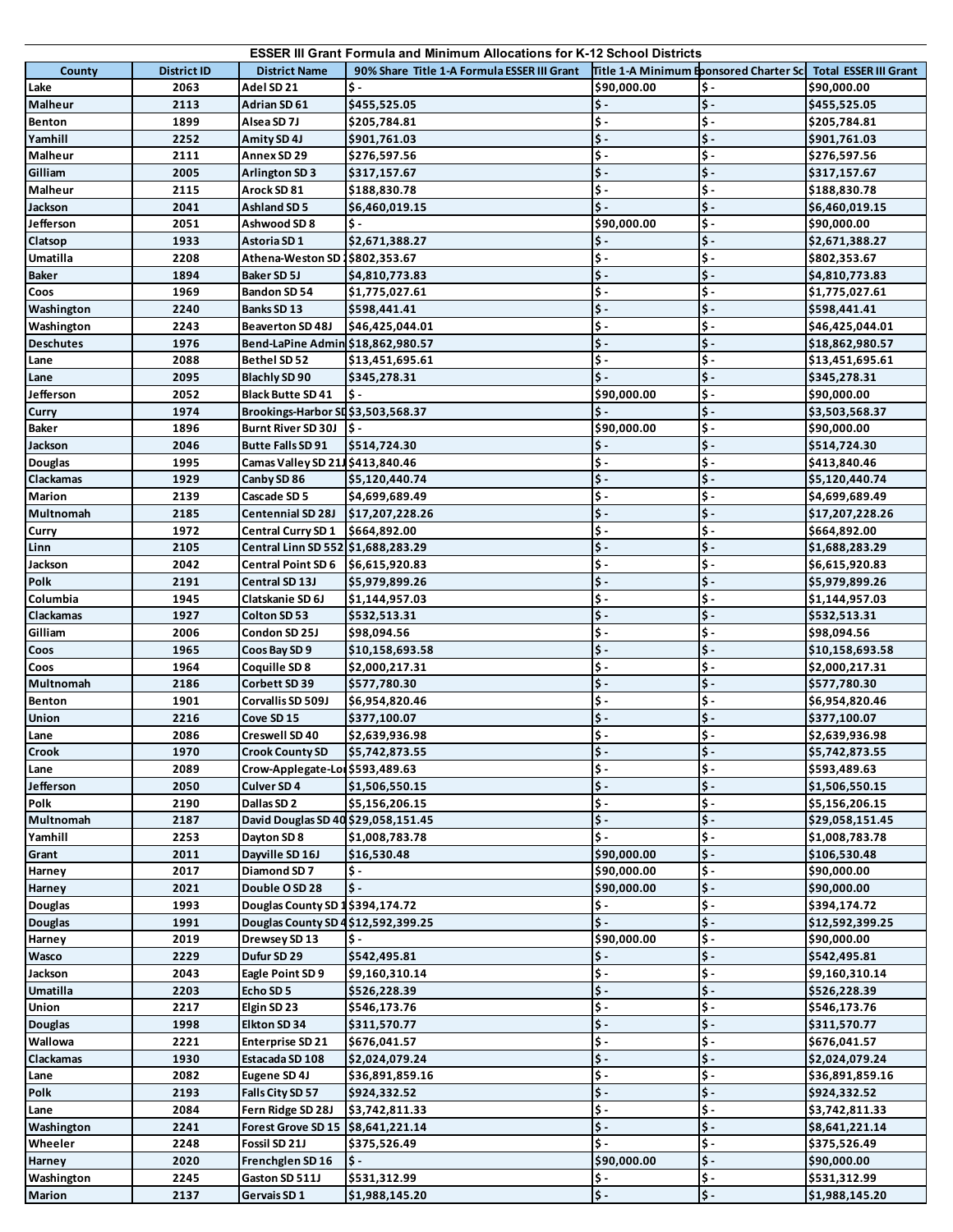| Clackamas                                         | 1931         | Gladstone SD 115 \$2,807,354.66                             |                                 | $\ddot{\bm{\zeta}}$ .                          | $\ddot{\bm{\mathsf{s}}}$ .                                | \$2,807,354.66                    |
|---------------------------------------------------|--------------|-------------------------------------------------------------|---------------------------------|------------------------------------------------|-----------------------------------------------------------|-----------------------------------|
| <b>Douglas</b>                                    | 2000         | Glendale SD 77                                              | \$876,628.18                    | $\overline{\mathsf{S}}$                        | $\ddot{\bm{\zeta}}$ .                                     | \$876,628.18                      |
| <b>Douglas</b>                                    | 1992         | Glide SD 12                                                 | \$1,797,566.56                  | \$-                                            | $\frac{1}{2}$                                             | \$1,797,566.56                    |
| Josephine                                         | 2054         | Grants Pass SD 7                                            | \$14,617,803.50                 | $\frac{1}{2}$ .                                | $\frac{1}{2}$ .                                           | \$14,617,803.50                   |
| Linn                                              | 2100         | Greater Albany Publ \$15,734,628.01                         |                                 | \$-                                            | $\ddot{\mathsf{s}}$ .                                     | \$15,734,628.01                   |
| Multnomah                                         | 2183         | Gresham-Barlow SD \$19,662,616.74                           |                                 | \$-                                            | $\boldsymbol{\mathsf{S}}$ .                               | \$19,662,616.74                   |
| Harney                                            | 2014         | Harney County SD 3 \$1,991,027.90                           |                                 | \$-                                            | $\frac{1}{2}$                                             | \$1,991,027.90                    |
| Harney                                            | 2015         | Harney County SD 4 \$214,647.38                             |                                 | $\overline{\boldsymbol{\zeta}}$ .              | $\frac{1}{2}$                                             | \$214,647.38                      |
| Harney                                            | 2023         | Harney County Unio \$159,350.85                             |                                 | \$-                                            | $\frac{1}{2}$ .                                           | \$159,350.85                      |
| Malheur                                           | 2114         | Harper SD 66                                                | \$252,011.40                    | $\frac{1}{2}$ .                                | $\frac{1}{2}$                                             | \$252,011.40                      |
| Linn                                              | 2099         | Harrisburg SD 7J                                            | \$1,659,441.63                  | \$-                                            | $\mathsf{\$}$ .                                           | \$1,659,441.63                    |
| Umatilla                                          | 2201         | Helix SD 1                                                  | \$119,133.07                    | $\frac{1}{2}$ .                                | $\frac{1}{2}$                                             | \$119,133.07                      |
| Umatilla                                          | 2206         | <b>Hermiston SD 8</b>                                       | \$10,847,808.07                 | \$-                                            | $\frac{1}{2}$                                             | \$10,847,808.07                   |
| Washington                                        | 2239         | Hillsboro SD 1J                                             | \$24,917,555.36                 | $\overline{\boldsymbol{\xi}}$ .                | $\frac{1}{2}$                                             | \$24,917,555.36                   |
| <b>Hood River</b>                                 | 2024         | Hood River County 9\$4,979,092.67                           |                                 | $\ddot{\mathsf{s}}$ .                          | $\frac{1}{2}$ .                                           | \$4,979,092.67                    |
| <b>Baker</b>                                      | 1895         | Huntington SD 16J \$188,193.08                              |                                 | $\ddot{\textbf{S}}$ -                          | $\ddot{\bm{\zeta}}$ .                                     | \$188,193.08                      |
| Union                                             | 2215         | Imbler SD 11                                                | \$204,945.69                    | \$-                                            | $\frac{1}{2}$ .                                           | \$204,945.69                      |
| <b>Morrow</b>                                     | 3997         | Ione SD R2                                                  | \$90,176.10                     | $\frac{1}{2}$ .                                | $\frac{1}{2}$                                             | \$90,176.10                       |
| Jefferson                                         | 2053         | Jefferson County SD \$8,359,079.63                          |                                 | $\overline{\boldsymbol{\zeta}}$ .              | $\frac{1}{2}$                                             | \$8,359,079.63                    |
| Marion                                            | 2140         | Jefferson SD 14J                                            | \$1,436,433.46                  | $\ddot{\bm{\zeta}}$ .                          | $\frac{1}{2}$                                             | \$1,436,433.46                    |
| Clatsop                                           | 1934         | Jewell SD 8                                                 | \$709,359.18                    | \$-                                            | $\boldsymbol{\mathsf{s}}$ .                               | \$709,359.18                      |
| Grant                                             | 2008         | John Day SD 3                                               | \$1,194,312.52                  | $\frac{1}{2}$ .                                | $\ddot{\mathsf{s}}$ .                                     | \$1,194,312.52                    |
| Malheur                                           | 2107         | Jordan Valley SD 3 \$158,992.45                             |                                 | $\ddot{\textbf{S}}$ -                          | $\boldsymbol{\mathsf{s}}$ .                               | \$158,992.45                      |
| Wallowa                                           | 2219         | Joseph SD 6                                                 | \$475,354.37                    | $\frac{1}{2}$ .                                | $\frac{1}{2}$                                             | \$475,354.37                      |
| Lane                                              | 2091         | Junction City SD 69 \$2,962,046.26                          |                                 | $\dot{\mathsf{s}}$ .                           | $\ddot{\mathsf{s}}$ .                                     | \$2,962,046.26                    |
| Malheur                                           | 2109         | Juntura SD 12                                               | Ś –                             | \$90,000.00                                    | $\vert \mathsf{s} \vert$                                  | \$90,000.00                       |
| Klamath                                           | 2057         | Klamath County SD \$16,156,162.50                           |                                 | \$-                                            | $\frac{1}{2}$ .<br>$\mathsf{\$}$ .                        | \$16,156,162.50                   |
| Klamath                                           | 2056         | Klamath Falls City Sd \$12,813,687.97                       |                                 | \$-                                            |                                                           | \$12,813,687.97                   |
| Clatsop                                           | 2262         | Knappa SD 4                                                 | \$647,527.14                    | $\ddot{\textbf{S}}$ -<br>$\ddot{\bm{\zeta}}$ . | $\frac{1}{2}$ .                                           | \$647,527.14                      |
| Union                                             | 2212         | <b>La Grande SD 1</b>                                       | \$4,858,090.84                  | \$-                                            | $\frac{1}{2}$<br>$\frac{1}{2}$                            | \$4,858,090.84                    |
| Lake<br><b>Clackamas</b>                          | 2059         | Lake County SD 7                                            | \$1,656,548.58                  | $\frac{1}{2}$ .                                | $\frac{1}{2}$ .                                           | \$1,656,548.58                    |
|                                                   | 1923         | Lake Oswego SD 7J   \$1,509,432.69                          |                                 | $\ddot{\textbf{S}}$ -                          | $\boldsymbol{\mathsf{s}}$ .                               | \$1,509,432.69                    |
| Linn                                              | 2101<br>2097 | Lebanon Communit \$8,364,104.20<br><b>Lincoln County SD</b> |                                 | $\ddot{\bm{\zeta}}$ .                          | $\ddot{\mathsf{s}}$ .                                     | \$8,364,104.20<br>\$12,990,415.32 |
| Lincoln<br>Grant                                  | 2012         | Long Creek SD 17                                            | \$12,990,415.32<br>\$361,564.97 | \$-                                            | $\frac{1}{2}$ .                                           | \$361,564.97                      |
| Lane                                              | 2092         | Lowell SD 71                                                | \$490,781.26                    | $\frac{1}{2}$ .                                | $\left  \boldsymbol{\xi} \right $                         | \$490,781.26                      |
| Malheur                                           | 2112         | Malheur County SD   \$ -                                    |                                 | \$90,000.00                                    | $\frac{1}{2}$                                             | \$90,000.00                       |
| Lane                                              | 2085         | <b>Mapleton SD 32</b>                                       | \$506,068.47                    | \$-                                            | $\frac{1}{2}$                                             | \$506,068.47                      |
| Lane                                              | 2094         | Marcola SD 79J                                              | \$309,515.19                    | \$-                                            | $\frac{1}{2}$ .                                           | \$309,515.19                      |
| Lane                                              | 2090         | McKenzie SD 68                                              | \$715,398.52                    | \$-                                            | $\frac{1}{2}$                                             | \$715,398.52                      |
| Yamhill                                           | 2256         | McMinnville SD 40 \$9,424,318.70                            |                                 | $\mathsf{S}$ .                                 | $\ddot{\bm{\zeta}}$ .                                     | \$9,424,318.70                    |
| Jackson                                           | 2048         | Medford SD 549C                                             | \$33,008,496.86                 | $\vert \mathsf{s} \vert$                       | $\ddot{\mathsf{s}}$ .                                     | \$33,008,496.86                   |
| Umatilla                                          | 2205         | Milton-Freewater U\$6,395,373.18                            |                                 | \$-                                            | $\ddot{\bm{\zeta}}$ .                                     | \$6,395,373.18                    |
| Wheeler                                           | 2249         | Mitchell SD 55                                              | \$129,982.32                    | $\ddot{\bm{\zeta}}$ .                          | $\frac{1}{2}$                                             | \$129,982.32                      |
| Clackamas                                         | 1925         | Molalla River SD 35 \$3,147,965.79                          |                                 | $\ddot{\textbf{S}}$ -                          | $\frac{1}{2}$                                             | \$3,147,965.79                    |
| Benton                                            | 1898         | Monroe SD 1J                                                | \$1,021,120.88                  | $\ddot{\textbf{S}}$ -                          | $\frac{1}{2}$                                             | \$1,021,120.88                    |
| Grant                                             | 2010         | <b>Monument SD 8</b>                                        | \$107,851.07                    | $\overline{\boldsymbol{\zeta}}$ .              | $\frac{1}{2}$                                             | \$107,851.07                      |
| <b>Morrow</b>                                     | 2147         |                                                             |                                 |                                                |                                                           |                                   |
| Marion                                            |              | Morrow SD 1                                                 | \$4,367,777.58                  | $\overline{\boldsymbol{\zeta}}$ .              | $\frac{1}{2}$                                             | \$4,367,777.58                    |
| Coos                                              | 2145         | Mt Angel SD 91                                              | \$729,563.92                    | $\overline{\boldsymbol{\zeta}}$ .              | $\boldsymbol{\mathsf{S}}$ -                               | \$729,563.92                      |
|                                                   | 1968         | Myrtle Point SD 41 \$2,188,072.59                           |                                 | $\frac{1}{2}$ .                                | $\ddot{\bm{\zeta}}$ .                                     | \$2,188,072.59                    |
| <b>Tillamook</b>                                  | 2198         | Neah-Kah-Nie SD 56 \$1,558,764.37                           |                                 | \$-                                            | \$-                                                       | \$1,558,764.37                    |
| <b>Tillamook</b>                                  | 2199         | Nestucca Valley SD 1\$981,840.73                            |                                 | $\frac{1}{2}$ .                                | $\frac{1}{2}$                                             | \$981,840.73                      |
| Yamhill                                           | 2254         | Newberg SD 29J                                              | \$5,319,022.02                  | \$-                                            | \$-                                                       | \$5,319,022.02                    |
| Coos                                              | 1966         | North Bend SD 13                                            | \$4,321,040.59                  | $\overline{\boldsymbol{\xi}}$ .                | $\frac{1}{2}$                                             | \$4,321,040.59                    |
|                                                   | 1924         | North Clackamas SD \$17,097,617.76                          |                                 | $\overline{\boldsymbol{\zeta}}$ .              | $\boldsymbol{\mathsf{S}}$ -                               | \$17,097,617.76                   |
| <b>Douglas</b>                                    | 1996         | North Douglas SD 22 \$680,028.87                            |                                 | $\ddot{\textbf{S}}$ -                          | $\frac{1}{2}$                                             | \$680,028.87                      |
| Lake                                              | 2061         | North Lake SD 14                                            | \$629,876.93                    | $\overline{\boldsymbol{\zeta}}$ .              | $\left  \boldsymbol{\mathsf{s}} \right $                  | \$629,876.93                      |
| Marion                                            | 2141         | North Marion SD 15 \$2,399,430.64                           |                                 | $\frac{1}{2}$ .                                | $\frac{1}{2}$                                             | \$2,399,430.64                    |
| Union                                             | 2214         | North Powder SD 8J \$603,497.13                             |                                 | $\overline{\boldsymbol{\zeta}}$ .              | $\frac{1}{2}$                                             | \$603,497.13                      |
| <b>Marion</b>                                     | 2143         | North Santiam SD 29\$3,112,599.75                           |                                 | $\ddot{\bm{\zeta}}$ .                          | $\frac{1}{2}$                                             | \$3,112,599.75                    |
| Wasco                                             | 4131         | North Wasco County \$6,715,472.34                           |                                 | ٠ç                                             | \$-                                                       | \$6,715,472.34                    |
| <b>Malheur</b>                                    | 2110         | Nyssa SD 26                                                 | \$3,630,707.70                  | $\ddot{\textbf{S}}$ -                          | $\frac{1}{2}$                                             | \$3,630,707.70                    |
| <b>Douglas</b>                                    | 1990         | Oakland SD 1                                                | \$1,401,248.54                  | $\ddot{\textbf{S}}$ -                          | $\frac{1}{2}$                                             | \$1,401,248.54                    |
| Lane                                              | 2093         | Oakridge SD 76                                              | \$6,161,472.37                  | $\frac{1}{2}$ .                                | $\frac{1}{2}$                                             | \$6,161,472.37                    |
| Malheur                                           | 2108         | Ontario SD 8C                                               | \$11,677,903.29                 | $\overline{\boldsymbol{\zeta}}$ .              | \$1,461,253.76                                            | \$13,139,157.05                   |
|                                                   | 1928         | Oregon City SD 62                                           | \$6,713,824.54                  | $\overline{\boldsymbol{\zeta}}$ .              | \$-                                                       | \$6,713,824.54                    |
| <b>Clackamas</b><br><b>Clackamas</b><br>Clackamas | 1926         | Oregon Trail SD 46                                          | \$3,524,397.30                  | ٠i                                             | $\ddot{\bm{\zeta}}$ .                                     | \$3,524,397.30                    |
| Lake                                              | 2060         | Paisley SD 11                                               | \$163,646.13                    | $\frac{1}{2}$<br>\$-                           | $\frac{1}{2}$<br>$\left  \boldsymbol{\mathsf{s}} \right $ | \$163,646.13                      |